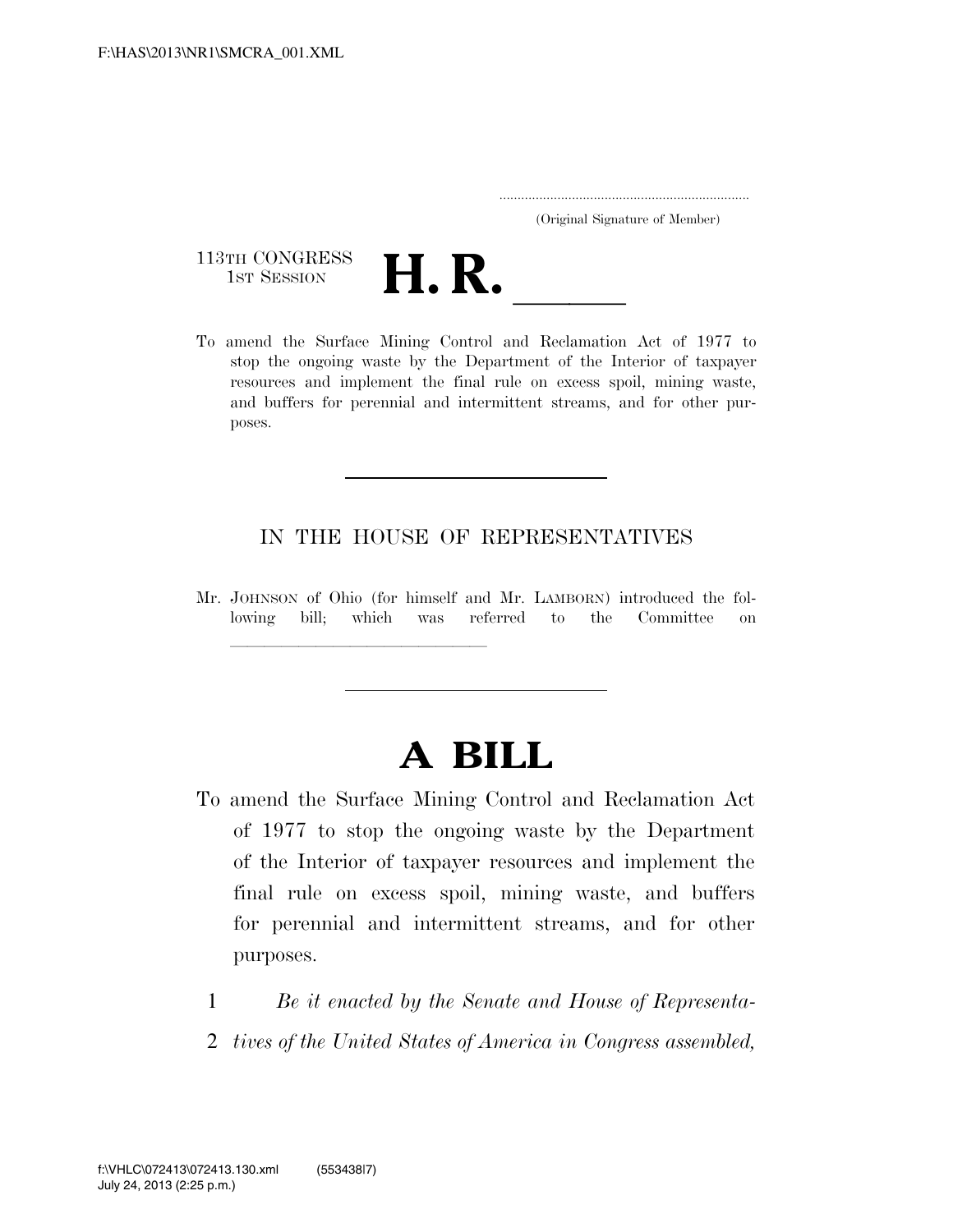$\mathfrak{D}$ 

## **SECTION 1. SHORT TITLE.**

 This Act may be cited as the ''Preventing Govern- ment Waste and Protecting Coal Mining Jobs in Amer-ica''.

## **SEC. 2. INCORPORATION OF SURFACE MINING STREAM BUFFER ZONE RULE INTO STATE PROGRAMS.**

 (a) IN GENERAL.—Section 503 of the Surface Min- ing Control and Reclamation Act of 1977 (30 U.S.C. 1253) is amended by adding at the end the following:

**''**(e) STREAM BUFFER ZONE MANAGEMENT.

 $\frac{1}{1}$  IN GENERAL.—In addition to the require- ments under subsection (a), each State program shall incorporate the necessary rule regarding excess spoil, coal mine waste, and buffers for perennial and intermittent streams published by the Office of Sur- face Mining Reclamation and Enforcement on De-cember 12, 2008 (73 Fed. Reg. 75813 et seq.).

18 "(2) STUDY OF IMPLEMENTATION.—The Sec-retary shall—

 $\langle (A)$  at such time as the Secretary deter- mines all States referred to in subsection (a) have fully incorporated the necessary rule re- ferred to in paragraph (1) of this subsection into their State programs, publish notice of such determination;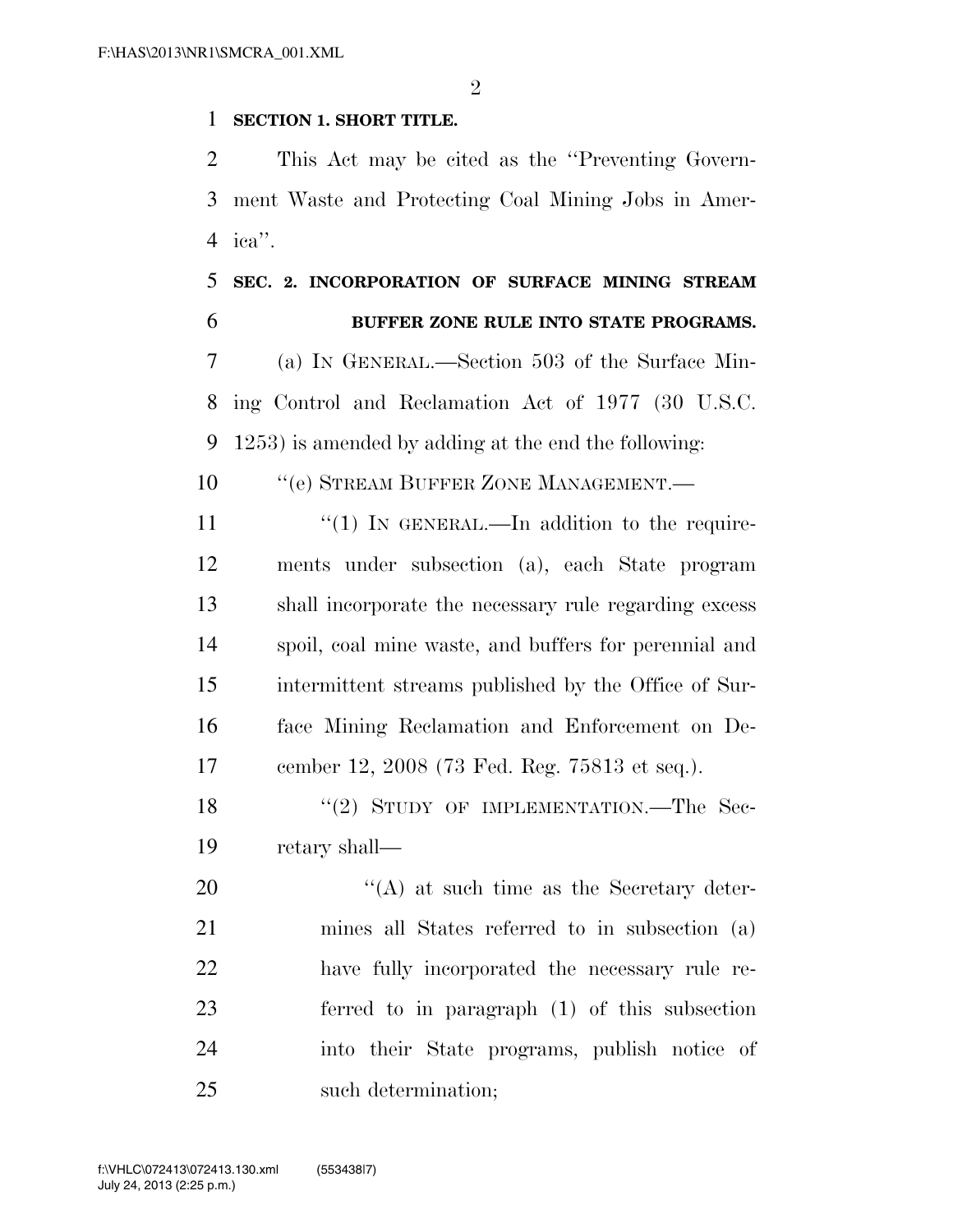| $\mathbf{1}$   | "(B) during the 5-year period beginning on            |
|----------------|-------------------------------------------------------|
| $\overline{2}$ | the date of such publication, assess the effec-       |
| 3              | tiveness of implementation of such rule by such       |
| $\overline{4}$ | States; and                                           |
| 5              | $\lq\lq$ (C) upon the conclusion of such period,      |
| 6              | submit a comprehensive report on the impacts          |
| 7              | of such rule to the Committee on Natural Re-          |
| 8              | sources of the House of Representatives and the       |
| 9              | Committee on Energy and Natural Resources             |
| 10             | Committee of the Senate, including—                   |
| 11             | "(i) an evaluation of the effectiveness               |
| 12             | of such rule;                                         |
| 13             | "(ii) an evaluation of any ways in                    |
| 14             | which the existing rule inhibits energy pro-          |
| 15             | duction; and                                          |
| 16             | "(iii) a description in detail of any                 |
| 17             | proposed changes that should be made to               |
| 18             | the rule, the justification for such changes,         |
| 19             | all comments on such changes received by              |
| 20             | the Secretary from such States, and the               |
| 21             | projected costs and benefits of such                  |
| 22             | changes.                                              |
| 23             | "(3) LIMITATION ON NEW REGULATIONS.—The               |
| 24             | Secretary may not issue any regulations under this    |
| 25             | Act relating to stream buffer zones or stream protec- |